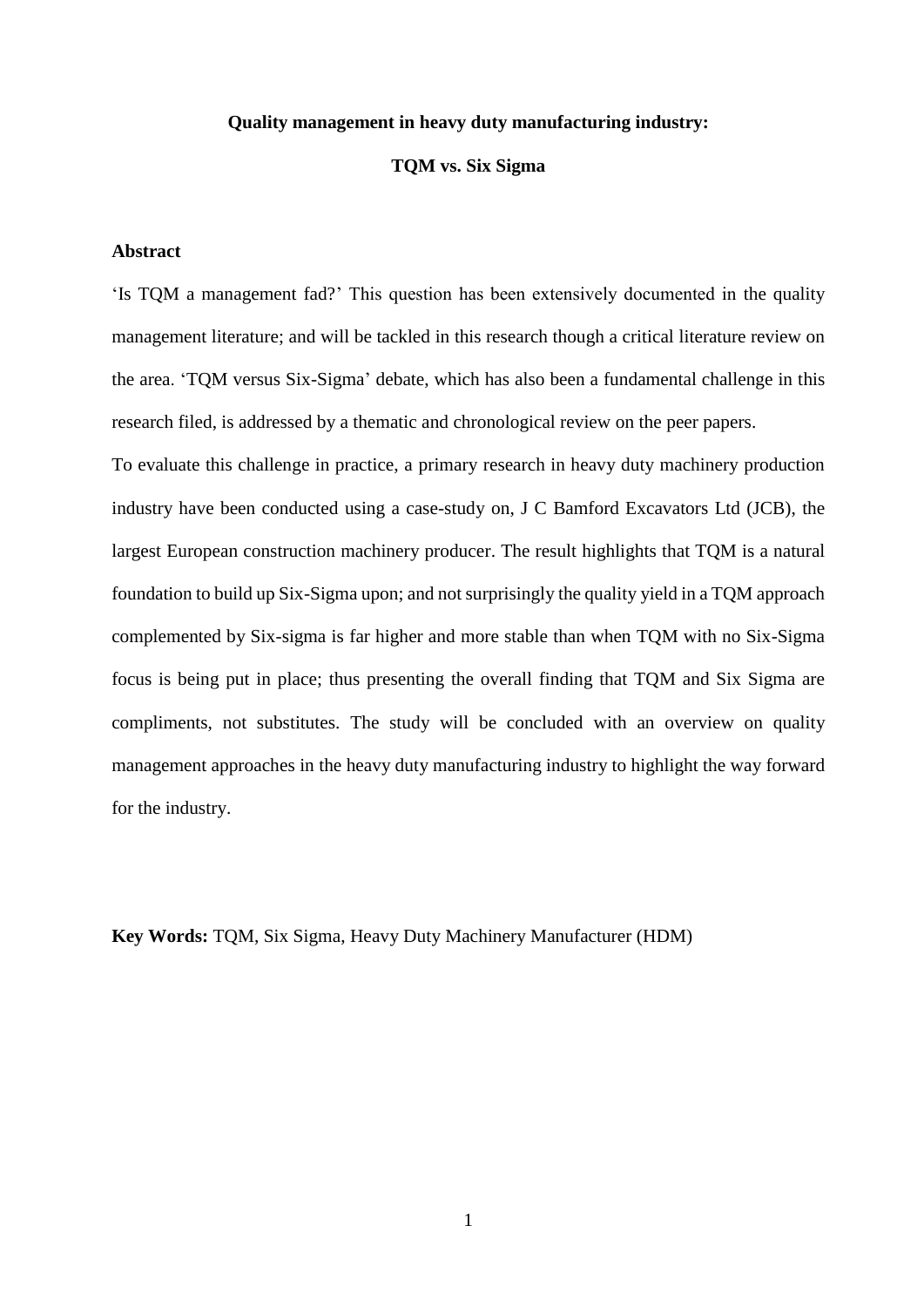### **The battle between TQM and Six Sigma**

Manufacturing industries are the wealth-producing sectors of the economy (Freidman, 2002), with service industries being seen as wealth-consuming sectors. Manufacturing industry is the second largest sector within the European Union and around 1 in 10 of all enterprises in the EU-27's non-financial business economy are classified as manufacturers, contributing to 22.6% of employment rates and 26.8% of non-financial business economy value added (Eurostat, 2013); thus highlighting the importance of manufacturing industries. Furthermore, manufacturing industry in the UK, although has underperformed service industry, employed around 2.5 million people in in the country and was accountable to 10% (£139 Billion) of national economic output in 2012 (Rhodes, 2014). More specifically, 3.38% of the UK manufacturing national economic output is comprised from the heavy duty machinery production; worth just over £4.7 billion in 2009 (JCB, 2009). This sector will be studied in this paper as the target industry.

Due to the swelling levels of competition in the manufacturing industry, high levels of quality, continuous improvement and cost reduction are the fundamental factors in enabling organisations to gain a world-wide market edge and thus meeting customers' needs more effectively (Tennant, 2001). Furthermore, it has been stated that the management of quality holds equal importance to the quality of management (Evans and Lindsay, 2002). With this being said, despite a previous limit of Quality Management approaches, over the past fifty years a plethora of quality improvement initiatives have been produced and amassed.

#### **TQM: Is it still alive?**

In recent decades, there had been extensive documentation of quality management practises, often resulting in concepts being misunderstood; causing many to be termed the latest "management fad" (Dahlgaard and Dahlgaard-Park, 2006. p. 263). Upon review of literature, TQM appears to be one of the most deliberated management fads over recent decades. Beginning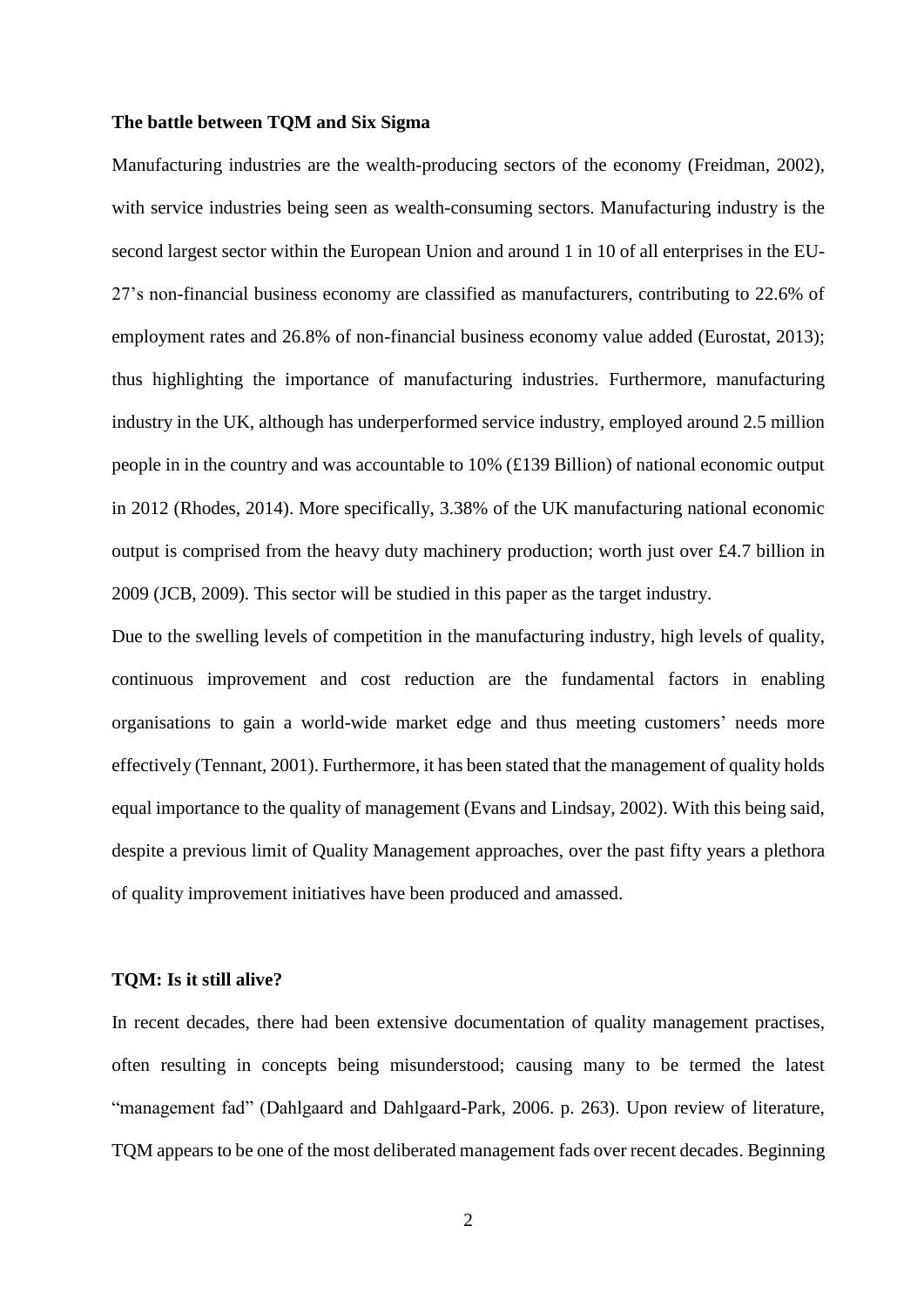in the mid-1990's, articles have appeared that have "touted the demise and death of Total Quality Management", questioning the credibility and value of the management approach (Green, 2006. pp. 1281-1282). Reflecting upon the failures of organisations endeavouring to apply the TQM approach (Mann, 2008), it was anticipated that TQM's fate would emulate the "dinosaur-like extinction" of the old management by objectives (Albrecht, 1992. p. 271); which was once anticipated to transform the world of business during the peak of its success (Dahlgaard-Park, 2011). The discussion surrounding the "fall" of TQM (Douglas, 2006), and the need to "give TQM a decent burial" (Albrecht, 1992. p. 272), has not been constrained to academics; the media and businesses have progressively joined the surge of criticism (Yong and Wilkinson, 1999. p. 138) most notably Byrne (1997), who declared that TQM is "as dead as a pet rock". More recent studies also indicate that TQM restrains ability to innovate and flexibility of the companies to change especially in uncertain and fast moving industries (Steiber and Alänge, 2012; Cole and Matsumiya, 2008), which suggest TQM can be a management fad.

However, one way to measure whether TQM has followed the fad behaviour is to observe the number of seminar and conferences on the topic (Dahlgaard-Park, 2011) as well as the number of academic publications (Naslund, 2008). Figure 1 has been produced to demonstrate the number of TQM publications over the last two decades; searching three main journal databases (ScienceDirect, Emerald and ABI/INFORM (ProQuest)) for papers with TQM in the tiles from 1990.



*Figure 1 – Frequency of TQM publications from 1990.*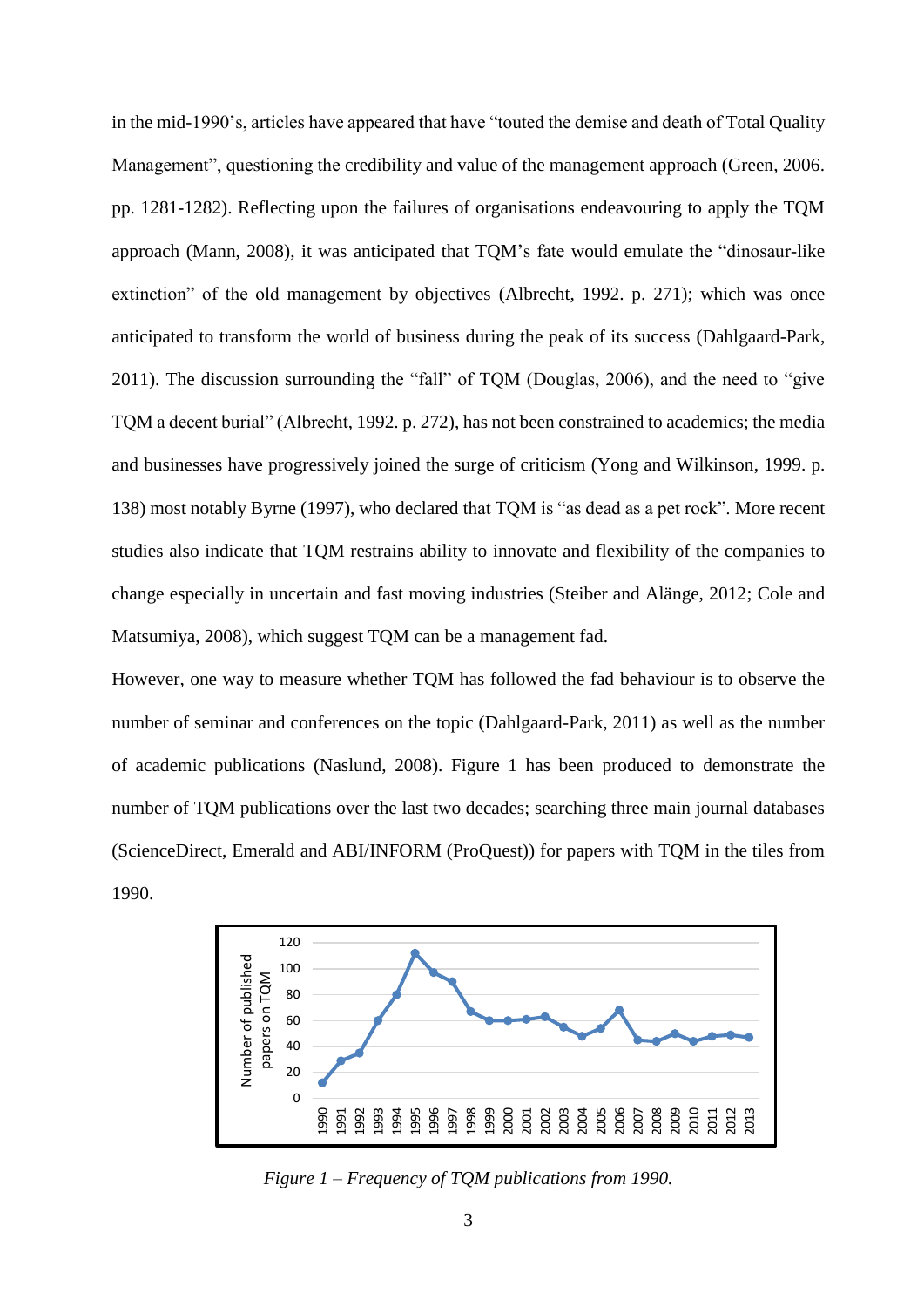Data shown by Figure 1 corresponds with results highlighted by Naslund (2008.p.276); TOM experienced enormous popularity in the mid-1990's. Despite this early popularity, reports presenting a lack of results, problems with implementation, and TQM failure, started to appear later; thus leading to a significant drop in the number of published TQM articles (Naslund, 2008. p. 276).

Furthermore, literature has highlighted one of TQM's shortfalls being the inability to remove recognised root causes, thus causing organisations to revert back to their original performance due improvement gains being lost over time (Black and Revere, 2006). In addition, Dahlgaard-Park (2011) identified that negative criticism of TQM comes in two forms: the lack of consensus about the true definition of TQM, and the way in which some organisations have failed to implement the approach correctly. Lau and Anderson (1998) presented that the July 1995 'Quality Progress' magazine contained thirteen articles on TQM; with twelve different definitions of TQM given amongst them. Amongst other things, TQM has been defined as, "…a culture…" (Dahlgaard et al., 1998), "…a philosophy…" (Oakland, 1993), "…an approach…" (Dale, 1999) and "an Strategy" (Bohan, 1998. pp. 13-14). It can be said, therefore, that is a result of the lack of clarity that correct and full implementation of TQM has failed; TQM supporters will have had little direction of what to target and apply (Bergquist et al., 2005). These different definitions, however, then were categorised into two main types, by Mann (2008): 1- Definitions that takes ultimate goals of a system to describe TQM; 2- Definitions that explain the activities and functions to be addressed to target the system's goals.

According to research, various academics have undertaken studies, concluding that TQM has failed to bring about financial improvements within organisations. The finding most cited in Quality Management commentaries - the damaging survey carried out by Kearney (1992) concluded that around 80% of TQM initiatives have failed; with the reason for the failure being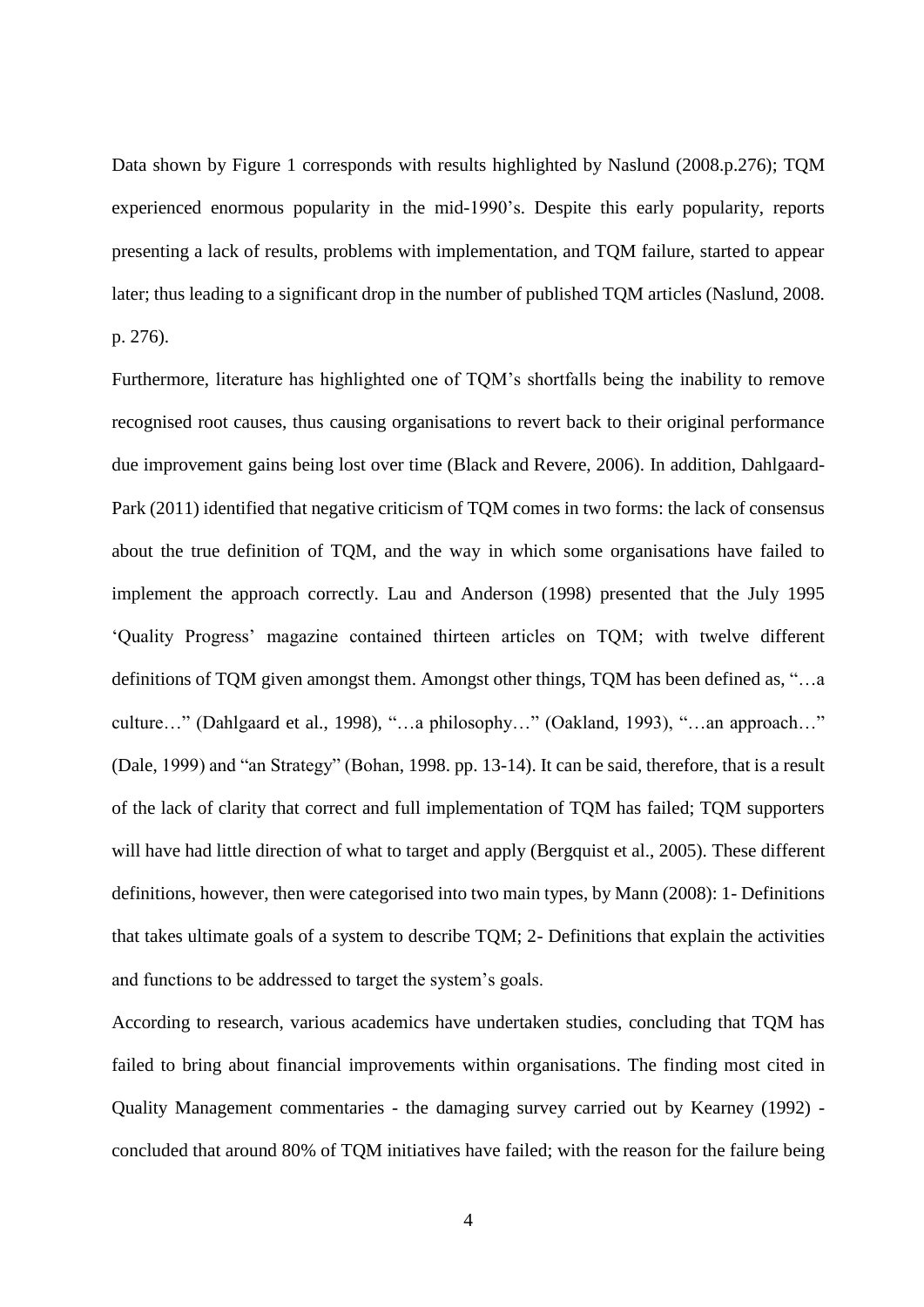the gap between what practitioners advocated and what was realistically being implemented (Kolesar, 1995). Green (2006, p. 1282) supports this view, stating that TQM is an "elusive goal" leading to idealistic organisational expectations and the desire for instant results. Professor Neogy (in Antony, 2007), believes that the reason for the failure of TQM is not because of its philosophy, but due to the lack of a framework for correct application. Therefore, in order to adopt TQM, it was necessary for organisations to hold a deeper understanding of what it was about (Green, 2012; Dahlgaard-Park, 2011); generally leading to many organisations turning their back on TQM (Douglas, 2006).

Despite reports of TQM being a concept that is hard to understand and difficult to implement, Bergquist et al. (2005) believe that TQM still generates benefits if used properly, and is apparently flourishing in organisations as evident by the number of international and national quality award winners (Van Der Wiele et al., 2002). Whilst there are many reports declaring the death of TQM, there are also studies that reinforce the merits of employing TQM as a powerful quality roadmap, and highlight the many benefits and values of such a management approach (Sanchez and Blanco, 2013; Yong and Wilkinson, 1999). Bergquist et al. (2005) go further to argue that critics will always find dissatisfied organisations, and will therefore continue to produce harmful academic articles.

In response to such criticisms against TQM, various researchers have presented that, in reality, organisations with a successful TQM implementation outperform other organisations financially (Andersson et al., 2006). This is supported by a study of 60 companies that had practiced TQM for a period of at least five years, and due to this long-term commitment they managed to see an improved profit margin (Lemak and Reed, 1997). Similarly, a survey of 350 HR managers, performed by the Institute of Personnel Management (1993), found that 76% of organisations had experience with Quality Management; 65% of which rated TQM as "successful", with a mere 5% reporting their initiatives were "unsuccessful" (Yong and Wilkinson, 1999. p. 138). In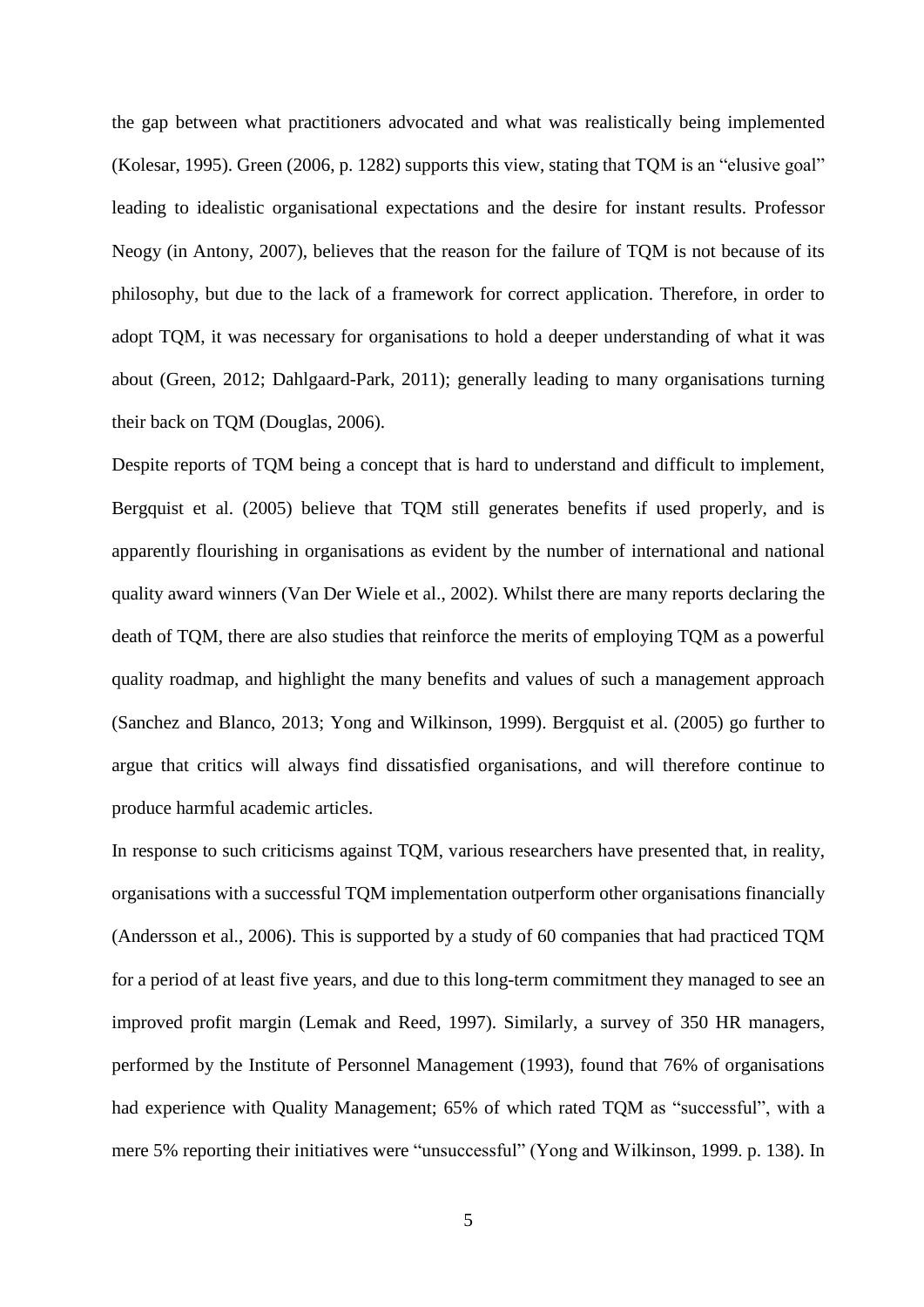addition, an example of where TQM has brought about substantial improvements and is considered a success is AT&T Transmission Systems Business Unit (Evans and Lindsay, 2002. p. 50); within six years of implementation, the same period that five major competitors experienced financial loses, the unit achieved a 10-fold improvement in equipment product quality and \$400million in cost improvements. These success stories support that TQM is no "quick fix" that success and financial gains are delivered only in the long term (Dahlgaard and Dahlgaard-Park, 2006, p. 272).

The main concern is that the majority of reports portray an unfair indication of what TQM can potentially achieve; due to many organisations having advocated partial and ad-hoc TQM efforts, which are far from the full TOM (Yong and Wilkinson, 1999). Despite research suggesting that TQM has been tried and found inadequate, Evans (1995, p. 5) argues that in reality it has "been tried and found difficult, or tried, yet misunderstood". Therefore, although it is argued that TQM is not a management fad (Douglas, 2006), the success of TQM does depend on several factors, such as: the organisational culture of the firm that applies TQM concepts (Green, 2012); sector and size of the firm (García-Bernal and García-Casarejos, 2012); how they define TQM in their organisations (Bergquist et al., 2005); how management teams are committed to TQM as a logterm quality approach (Talib et al., 2012) and how they sustain this system in their firms (Gimenez-Espin, et al., 2013). In other words, TQM is not an exact formula and one size definitely does not fit all. Nevertheless, TQM is flexible in its ability to fit particular organisations (Ehigie and McAndrew, 2005). After all:

*"TQM is a philosophy, not a science. Philosophies are seldom suddenly born, and they almost never die; they simply get improved upon"* Paton (1994, p.3).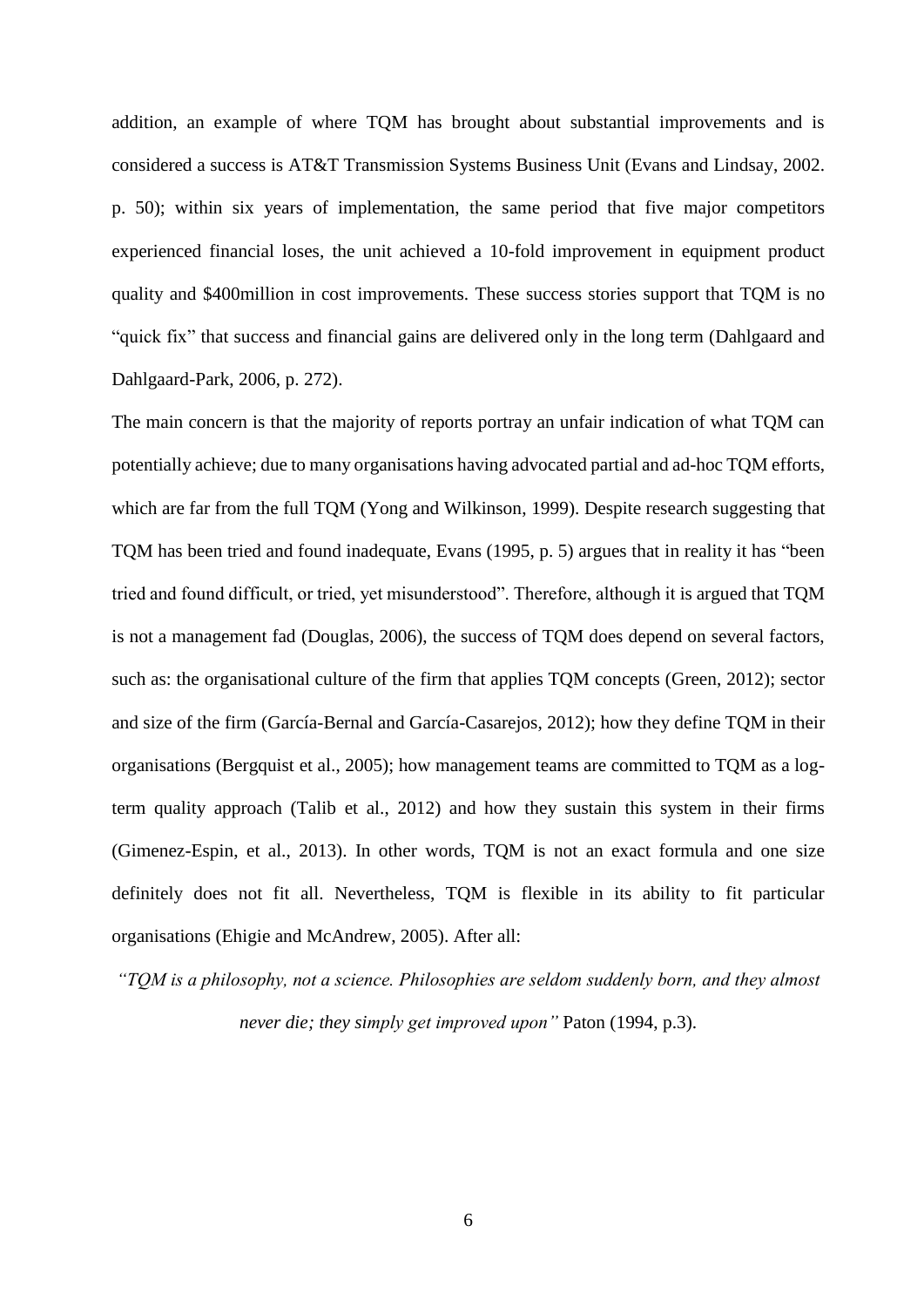#### **Six Sigma: A replacement for TQM?**

Upon review of the surrounding literature, it is evident to see that other Quality Management concepts, such as Six Sigma, have grown in popularity (Karthi et al. 2012; Mossa and Sajid, 2010). Over recent years, Six Sigma has been one of the few technically oriented initiatives to generate interest from business leaders, the financial community, and the popular media (Hoerl, 2001); with many organisations having moved their practices and strategies towards such an approach (Andersson et al., 2006). The significant success of Six Sigma success can be traced to Motorola, where between 1987 and 1997, the organisation accomplished a "fivefold growth in sales with profits climbing nearly 20 per cent per year", (Klefsjö et al., 2001. p. 32). Similarly, Six Sigma's positive financial impact has been displayed through Volvo Cars in Sweden, who claim that between 2000 and 2002, Six Sigma enabled a bottom-line contribution of over  $\epsilon$ 55 million (Andersson et al., 2006).

Furthermore, it is claimed that Six Sigma overcomes the shortages that were evident within TQM, including the failure to break down internal barriers and unclear quality (Pande et al., 2000). This approach represents a new collective and multidimensional approach to quality (Harry, 2000), which has showed a much better record of effectiveness than TQM (Antony, 2004: Cheng, 2008); thus suggesting Six Sigma is a "replacement for Total Quality Management" (Green, 2006. p. 1283).

In the current situation of high global competition and a climate of cost reductions, Six Sigma achieves significantly more on areas (Grima et al., 2013), "where some existing TQM efforts have lost focus" (McAdam et al., 2005. p. 168). Andersson et al. (2006, p. 291) believe this is because "six sigma programmes talk the top managers' language", which is "the financial gains of the improvement". It is also claimed that six sigma can bring competitive advantage to the organisations which manage it well (De Mast, 2006).

7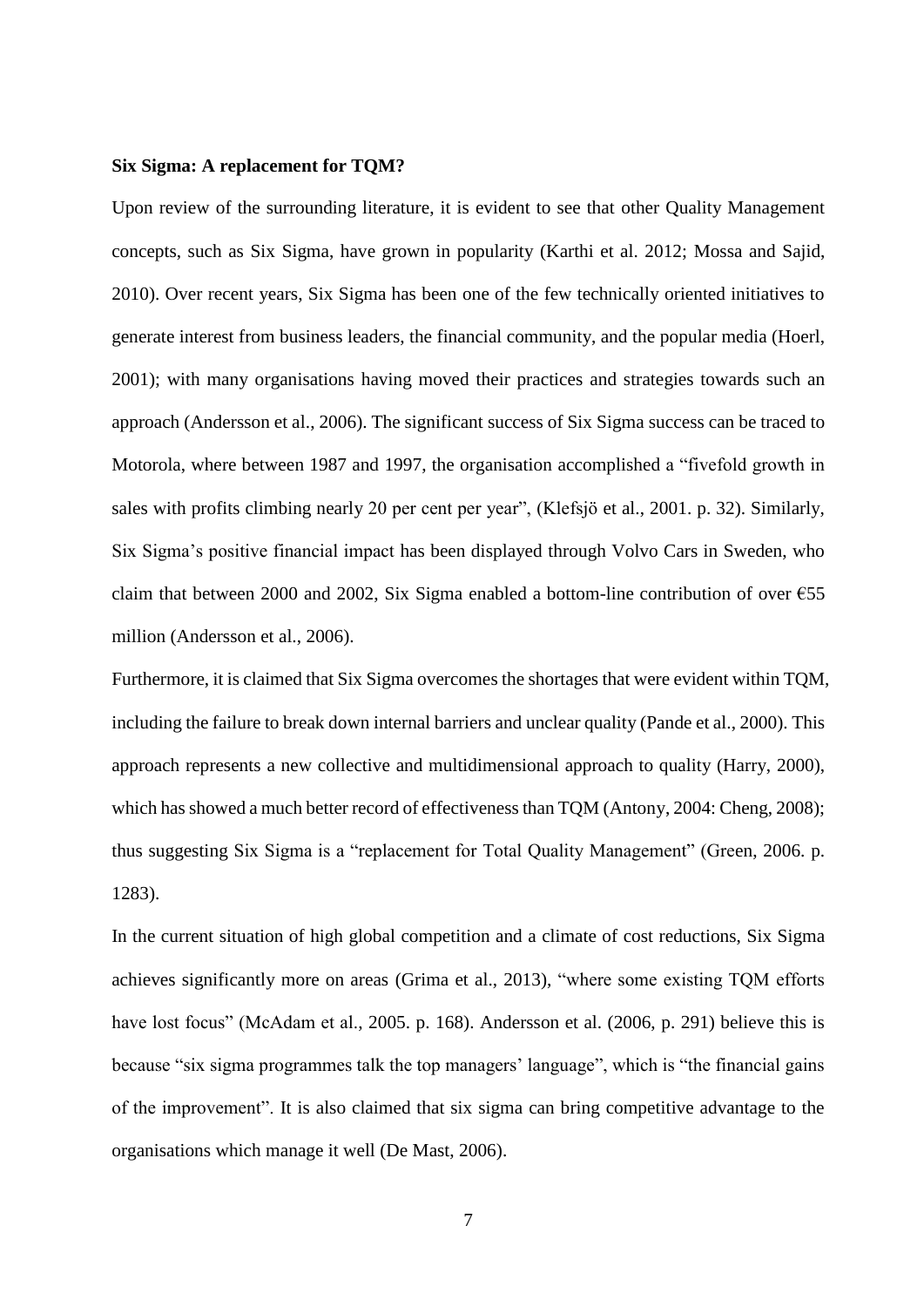Six Sigma's rise in popularity is also evident through the increased frequency of academic publications, as shown by Aboelmaged (2010), who reviewed the distribution of 417 Six Sigma articles over the period from 1992-2008. Using the same method as for Figure 1, research by Aboelmaged (2010) has been updated and the academic publications frequency on the Six Sigma topic has been summarised in Figure 2. Despite the apparent limited academic publications before 2000, literature on Six Sigma flourished between 2000 and 2005, with the frequency of journal articles significantly increasing over this period. Although the "blooming years for Six Sigma" were followed by a slight decline in mid of last decade, the escalation in growth of Six Sigma articles was significant thereafter (Aboelmaged, 2010. p. 271).



*Figure 2 – Frequency of Six Sigma publications from 1990.* 

In addition, it is believed that Six Sigma has risen from the ashes of TQM and its shortages by introducing new concepts and approaches (Black and Revere, 2006); with literature suggesting that Six Sigma application of root-cause techniques discovers variability, and ensures a more thorough search than any other previous quality improvement. Perhaps due to Six Sigma being data-driven, using measurements to analyse problems and thereby improve the process or outcome, and enabling organisations to position their quality improvement effort in comparison to others (Grima et al., 2013); all of which can be compared to TQM, which has no way to measure quality (Black and Revere, 2006). In summary, it is argued that Six Sigma projects are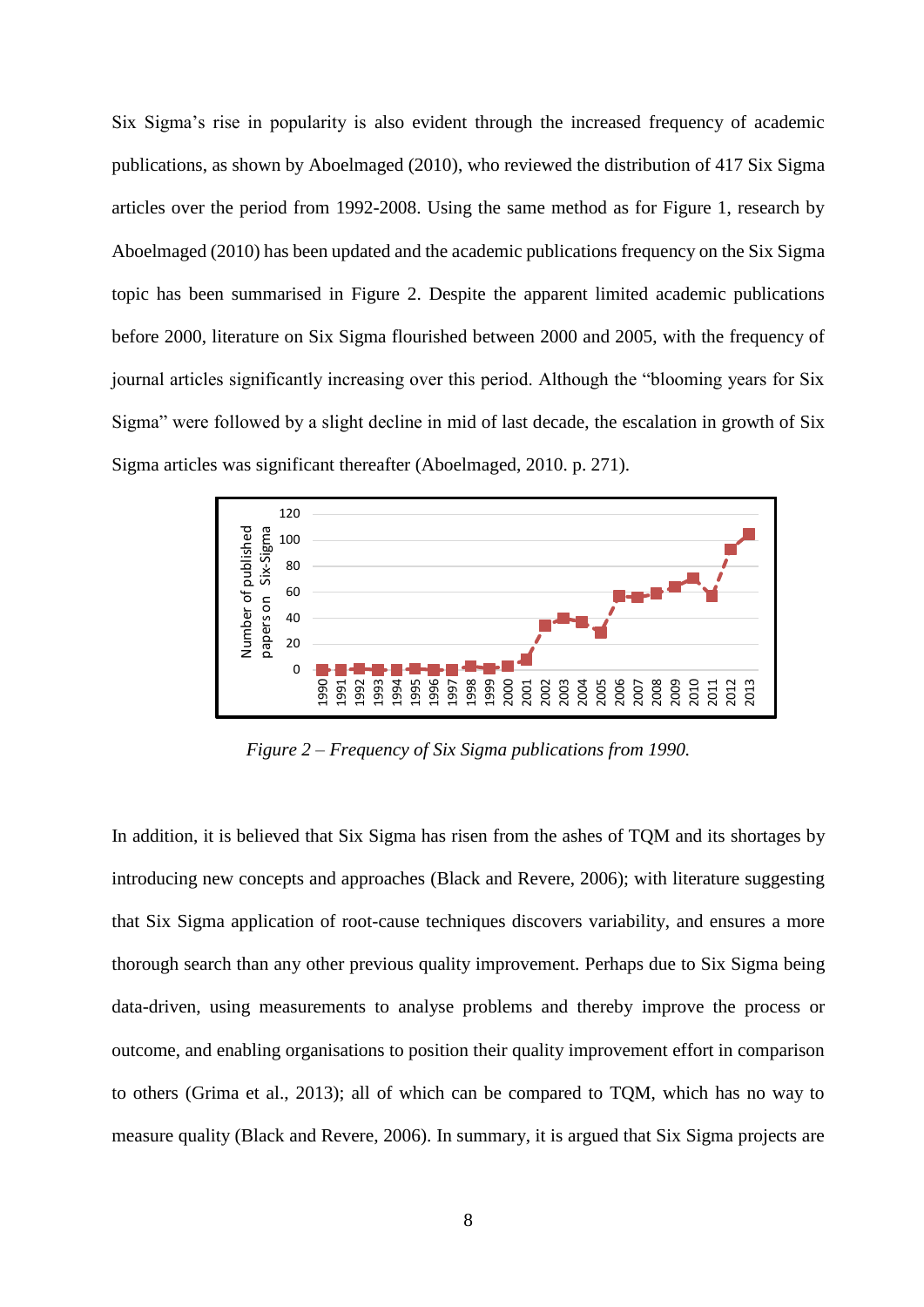closely tied to business goals and objectives that are usually based around satisfying customer needs (Ingle and Roe, 2001).

Despite an obvious lack of criticism against Six Sigma except some methodology difficulties and implementation issues (Grima et al., 2013), some academics claim that it is merely an addon project management tool (Nonthaleerak and Hendry, 2008), and a repacked version of TQM which has simply added and retracted a few components and been flogged under a different name (Bergquist et al., 2005). Additionally, some researchers question Six Sigma's originality, claiming that it has been around for many years in the form of problem solving, team building, and SPC, and that there is nothing new about it (Reed, 2000). The originality should, however, be appreciated in the form of its enhanced operational methods, tools and techniques, such as developments in statistical and operational methods of data analysis (Goh and Xie, 2003: McAdam et al., 2005).

Further description of Six Sigma states that it is merely, "old wine in a new bottle"; for the reason that most of the tools incorporated within it are several decades old (Thawani, 2004). Furthermore, academics state that the Six Sigma programme should not be considered as a replacement for TQM, for the reason that it is not as triumphant in improving customer satisfaction as the programme focusses primarily on financial savings (Andersson et al., 2006). Literature by Klefsjö, et al. (2001, p. 34) suggests that Six Sigma should be positioned in the larger context; simply as a methodology within the framework of TQM.

#### **Six Sigma or TQM?**

Various debates surround the issue of which 'roadmap' is best to follow when wanting to achieve world-class quality; with Dahlgaard and Dahlgaard-Park (2006) stating that alternative roadmaps to TQM are very hazardous to embark on without the correct company culture. Organisations require understanding that simple roadmaps like Six Sigma, will never work without a cultural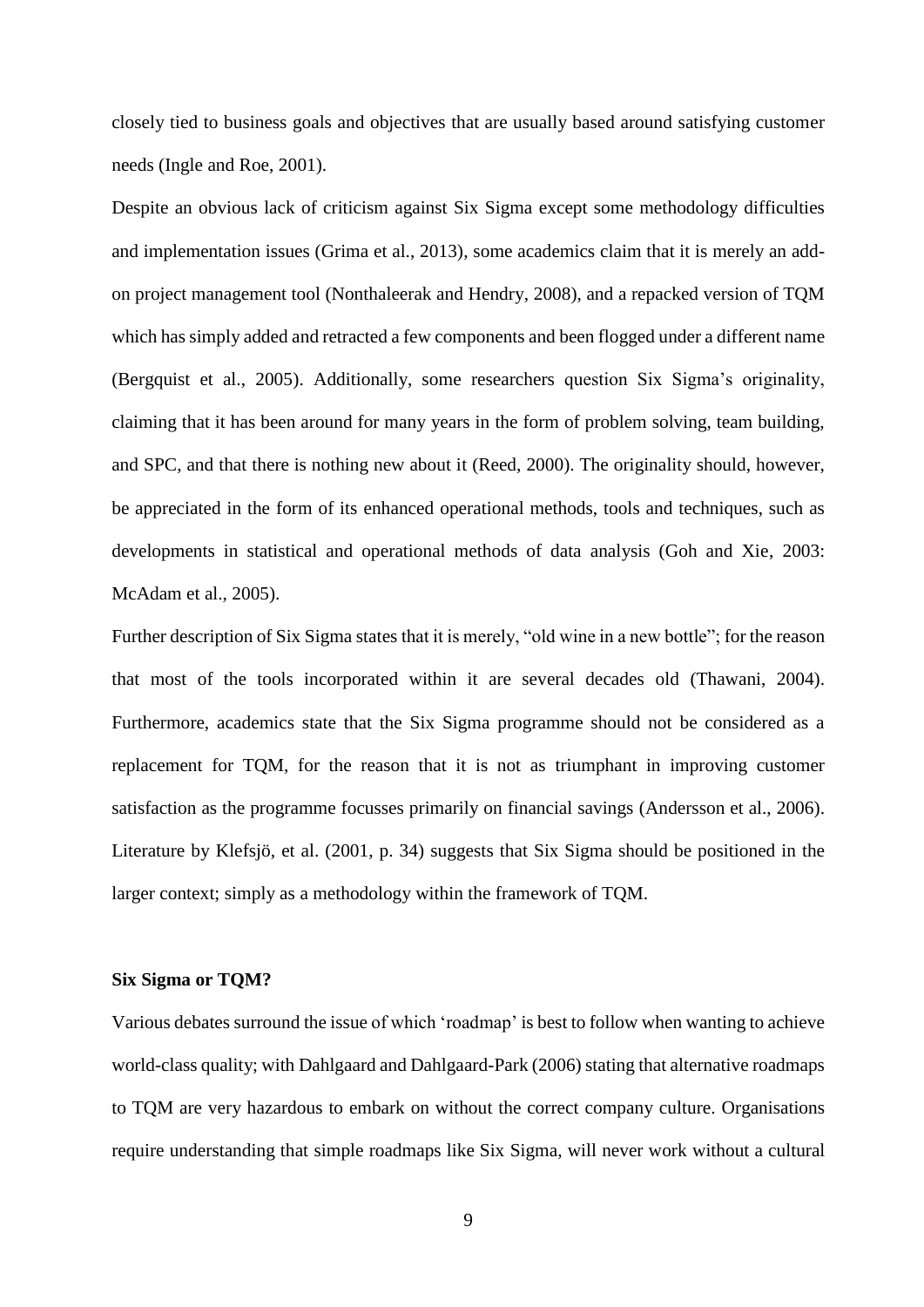background or the core principles of TQM. Subsequently, Six Sigma should only be looked upon as a new 'roadmap' to follow, once TQM has already been successfully implemented, or once the organisation is in the process of implementing it (Dahlgaard and Dahlgaard-Park, 2006). On the other hand, TQM is reported to be a roadblock when implementing Six Sigma due to the time and capital investments of establishing and supporting such a programme only to start a fresh with an alternative programme (Revere and Black, 2003). Fortunately, organisations can integrate many Six Sigma models and concepts with existing TQM efforts, thus enabling a smooth adoption of Six Sigma, which is vital to the successful implementation of a quality management system (Cheng, 2008).

Conversely, Six Sigma is believed to be important to the success of TQM as it supports all six of the values within TQM, and illustrates a dynamic management system (Klefsjö et al., 2001). Lucas (2002) also supports this by saying that Six Sigma reinforces TQM efforts through a strategic approach. With both concepts sharing the same aim: waste and resource reduction resulting in improved customer satisfaction and financial results (Andersson et al., 2006).

Further research demonstrates that TQM's integration with Six Sigma metrics provides a measure of comparability used to aid quality improvement (Revere and Black, 2003). A survey by Cheng (2009) presented that 11 companies were shown to be effective in implementing Six Sigma through analysis of SPSS. This survey highlighted the possibility for companies to implement Six Sigma under the framework of TQM activities. In addition, research suggests that most of the organisations claiming Six Sigma success, such as Motorola and GE, also have well established TQM programmes in place (McAdam et al., 2005). Kinpo Electronics (KE) has achieved continuous improvement and competitive advantage via the combination of TQM activities and the Six Sigma approach (Cheng, 2008. p. 193-194); stating that KE's addition of Six Sigma to its business system, gave the organisation almost all of the elements of TQM - "the current business system  $+$  Six Sigma  $=$  TQM". Based on this formula, it is therefore believed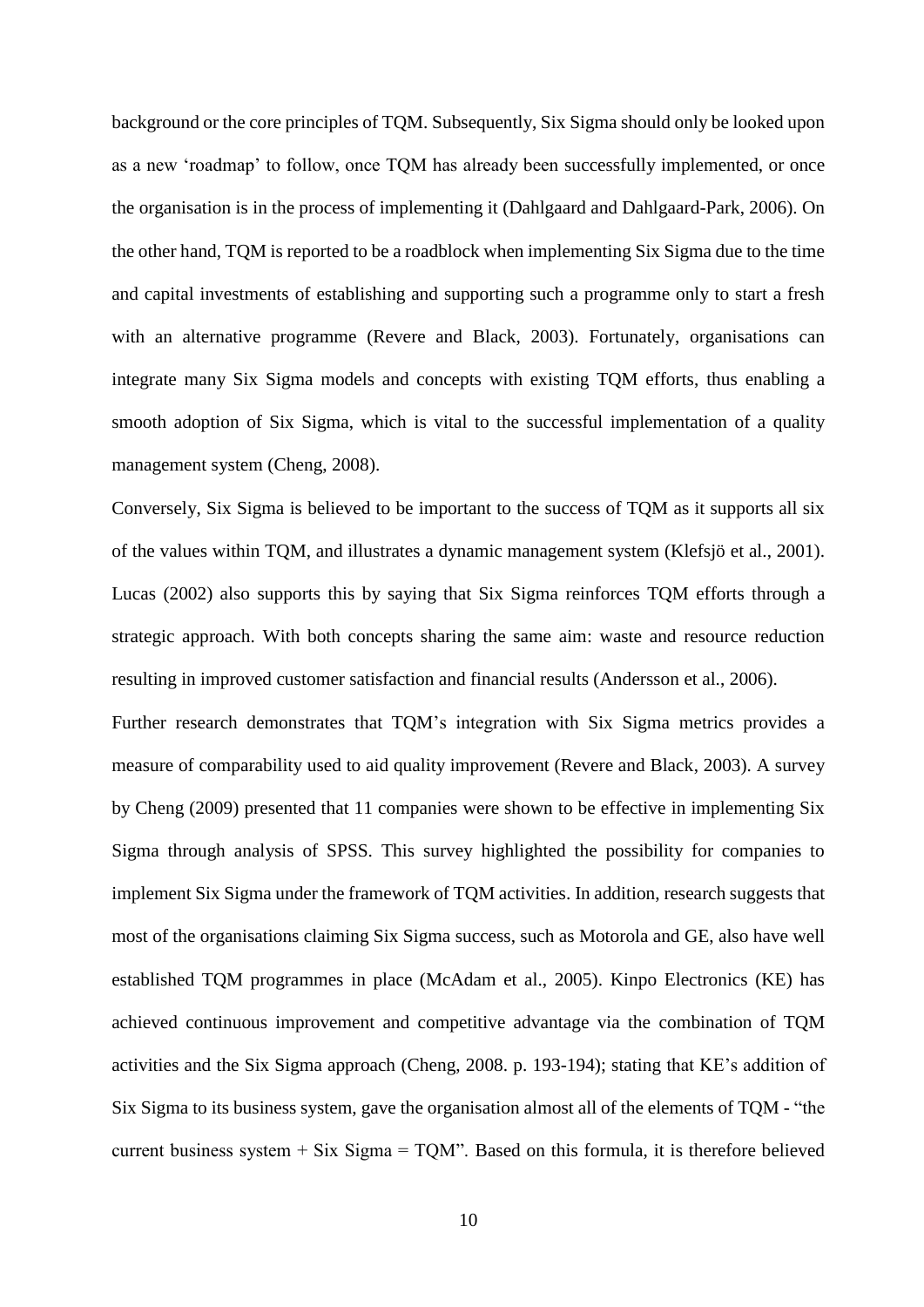that in modern industry, TQM remains firmly in the position of the overall quality programme (Cheng, 2008).



*Figure 3 – Comparison between publications frequency on Six Sigma and TQM from 1990.* 

Figure 3, a combination of Figure 1 and 2, presents the comparison between TQM and Six Sigma publication frequencies. This figure illustrates that, despite a boost in Six Sigma popularity after 2000, the number of TQM publications remained fairly stable in this period; which itself highlights a firm and consistent attention of both academia and world of practice to TQM, while Six Sigma was on the grill!

In terms of the system, Johansson et al. (2012) in an empirical study of 138 Swedish firms showed that organisations often build up a tailored quality profile, which they retain and build up upon it over time. Similarly, TQM's improvement activities, such as QCC, QIT, QA and the ISO system, all represent TQM's basic mechanisms that must be secured and cannot be abandoned when implementing Six Sigma (Cheng, 2008). In summary, implementation of Six Sigma via TQM activities requires two shifts: moving from TQM's quality index to reduce the system's defect rate and to align with Six Sigma's financial focus; and moving from PDCA to DMAIC and from inter-organisation activities to cross functional teams (Cheng, 2008). Klefsjö et al. (2006, p. 175) conclude: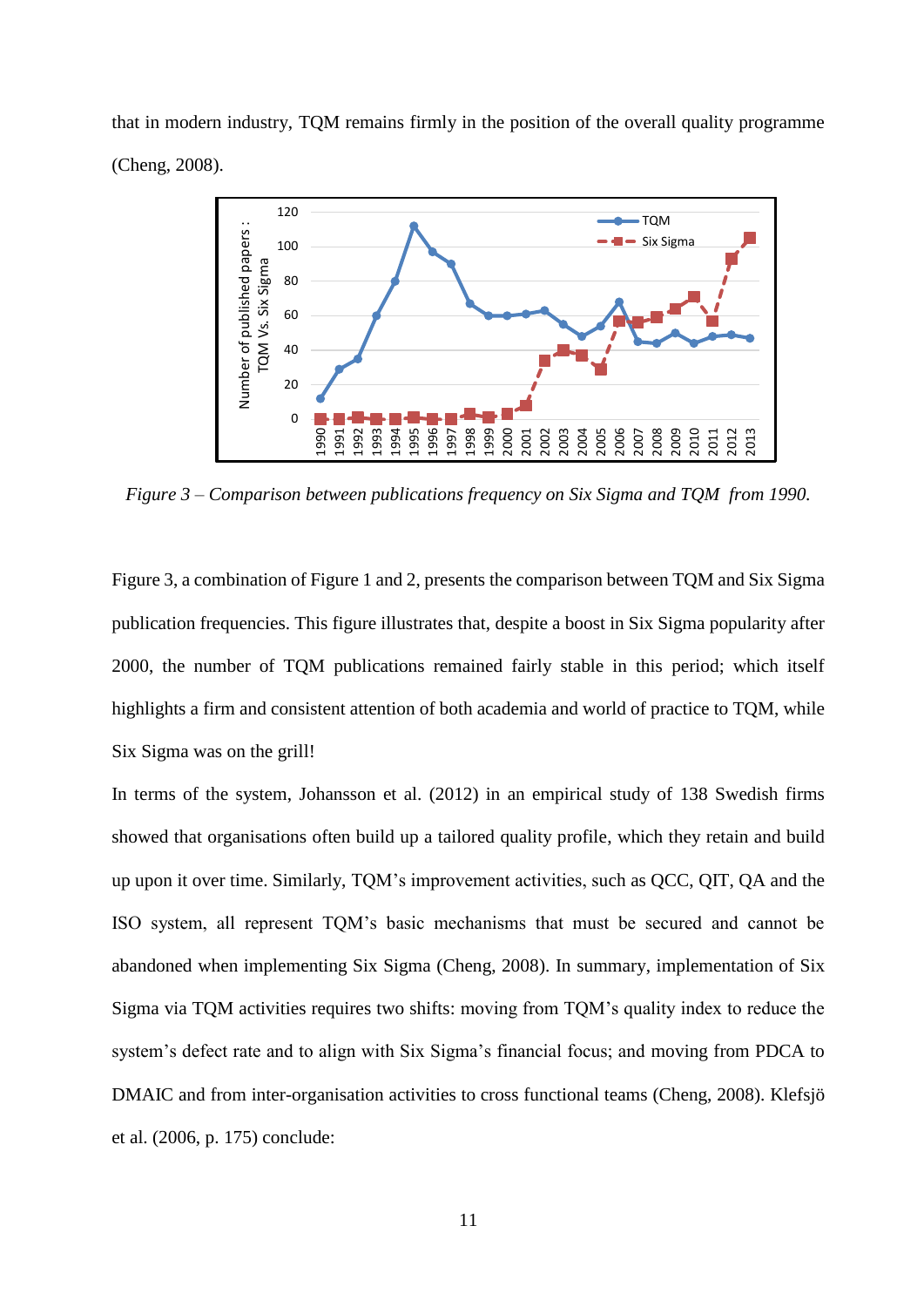*''Feel free to use Six Sigma, but do try to integrate it with TQM, or else you may end up with too thin a soup that may separate and come apart''*

# **Results**

One of the world biggest heavy duty manufacturers (HDMs) of construction equipment is J C Bamford Excavators Ltd (JCB), shoulder to shoulder to the other four world class manufacturers, Caterpillar, Volvo, Kubota and Hitachi (JCB, 2009). JCB is located on four different continents, with manufacturing sites in the UK, Brazil, China, Germany, India and USA. JCB's product range of over 300 types is distributed to over 150 countries all over the world (JCB, 2009). Having both TQM and Six Sigma experience in the production of their machines and engines, respectively, JCB was chosen to be studied in this research.

This research focusses upon results from two assembly lines; JCB Compact Products' small machine production, and JCB Power Systems' engine production. JCB's Compact Products plant has traditionally implemented TQM as a base, in combination with their in-house 'JCB Production System'. In comparison, the JCB Power Systems plant has put Six Sigma in action on the existing foundations of the TQM approach.

Upon direct comparison of the percentage of fault free products at both TQM and Six Sigma production lines, results show that the Six Sigma-TQM approach has impressively achieved 6 times less quality variation. However, the results do not represent the end product quality stage due to the confidentiality agreement with the company. This study also shows Six Sigma built upon TQM foundation achieves faster, better and more consistent results than TQM alone. Additional comments from the Quality Manager at JCB's Power Systems plant recognise the importance of TQM; "Really, TQM is the base with Six Sigma adding value where applicable", which highlights that Six Sigma's successful implementation depends upon TQM's valuable framework.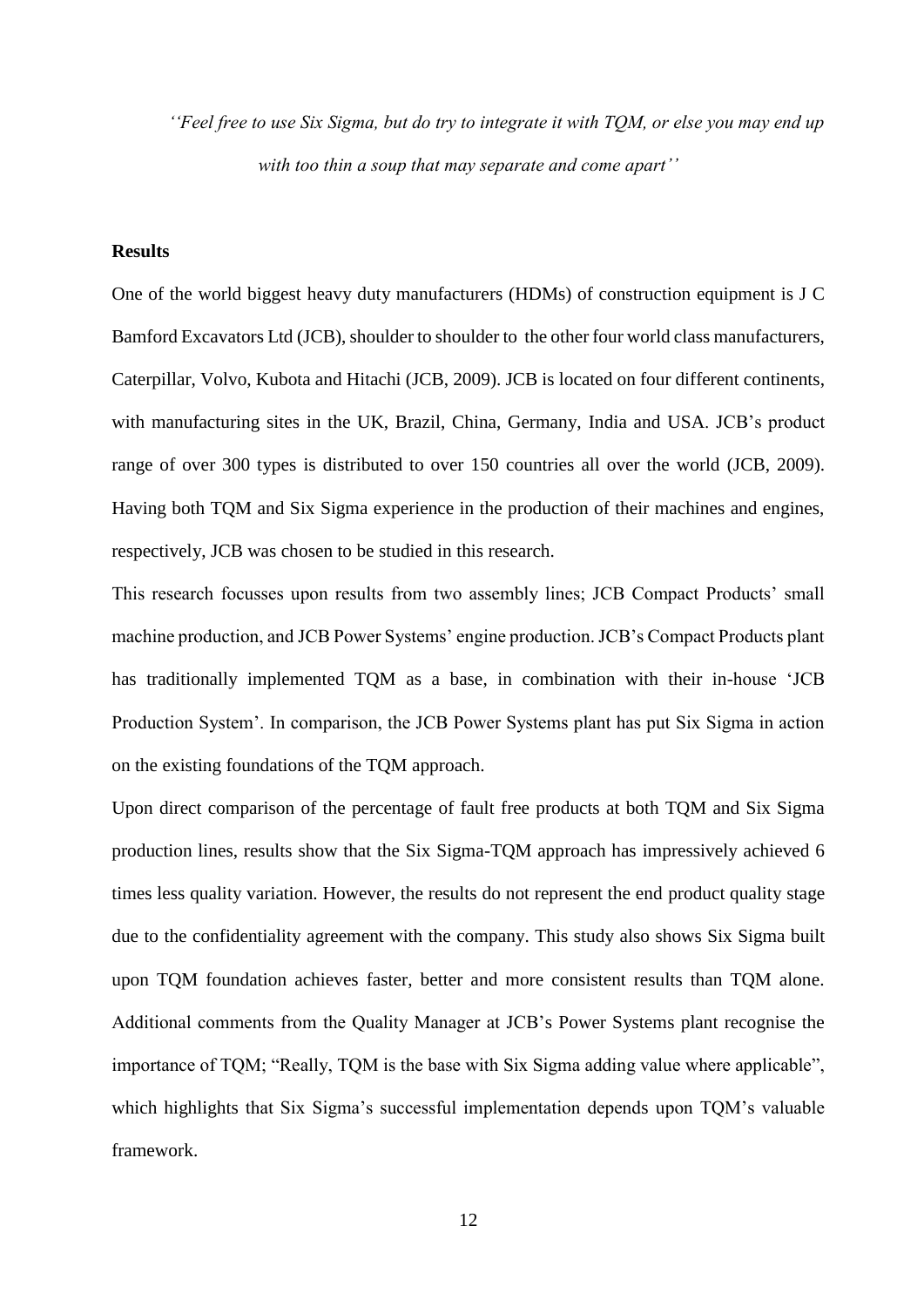Nevertheless, these results do not discount TQM's success, as the quality manager at JCB's Compact Products believes that, since the implementation of TQM, "the improvement trend has been dramatic at Compact products since 2007"; thus indicating that TQM has not become a management fad and is still alive and well in practice.

This study has also highlighted that, in HDM, operations and quality management are traditionally benchmarked from the automotive industry and often incorporated into company production systems. This is supported by the quality managers at both JCB plants who state:

*"JCB does benchmark against other organisations, mainly automotive OEM's such as Jaguar, Land Rover and Toyota. They actively seek out professionals from these organisations to bring the knowledge into the company; this is how the TQM approach started and the JCB production system"*

*"JCB aren't keen on implementing quality initiatives; instead they try to incorporate them into the JCB Production System, as a method of avoiding the management fads that occur every few years. Even though Six Sigma is implemented; it isn't implemented fully… they do have employees who have the same skills; they just don't go by the same name"*

Despite the use of automotive benchmarks in HDM, it is fair to state that there are obvious differences between the two; with the niche HDM comprising of less standardised and smaller scales of production with higher variety of the products. Therefore this study also looks further at what quality management approach other HDMs are using.

In 2001, after periods of stagnant growth, Caterpillar combined Six Sigma with their existing lean approach to create phenomenal results; securing a 50% reduction in lead times and an 80% growth in revenues by 2005 (Byrne, Lubowe and Blitz, 2007). According to Dave Burritt,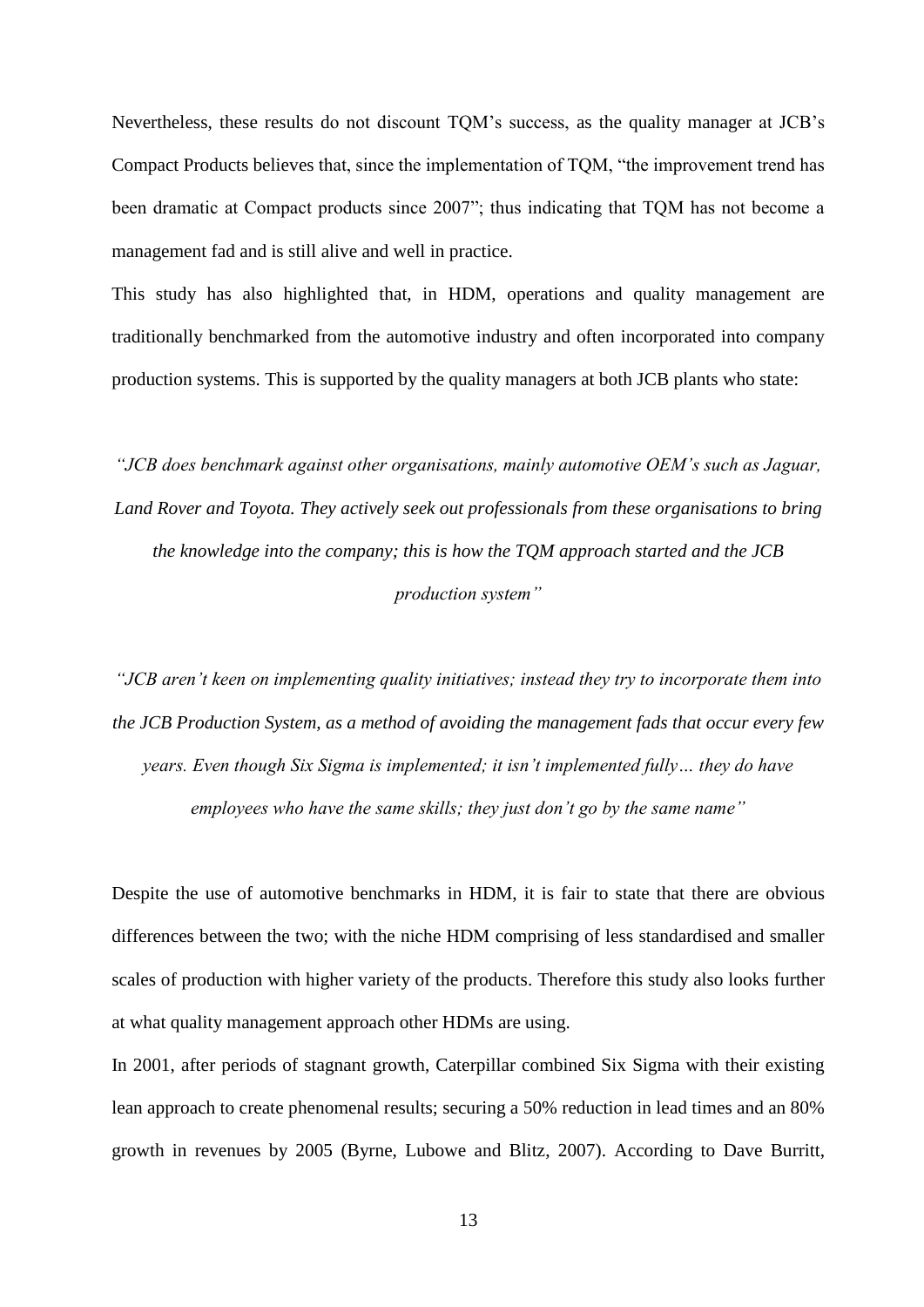Caterpillars VP and CEO, "6 Sigma has been applied to increase our percent of industry in all of our principal lines of business… Without question, we are in the best of times at Caterpillar, and the improvements would have been much less without 6 Sigma" (Byrne, Lubowe and Blitz, 2007). Furthermore, it is important to note that Caterpillar launched this quality management initiative long before the term 'Lean Six Sigma' was commonly used.

Volvo, one of the other players in HDM, has also converged several quality management paradigms with TQM and the Toyota Production System (TPS) since 1999 (Muffatto, 1999). Their adaptation of lean six-sigma has proven to be a success, with Six Sigma contributing over €55 million to their bottom line between 2000 and 2002 (Andersson et al., 2006); with these results owing to the stable foundations of such paradigms as TQM (Berg and Ohlsson, 2005). Hitachi, another main competitor of JCB, experienced a 20% increase in its sales of one of its niche markets, post-adaptation of the Theory of Constraints (TOC), another operations management concepts, in the early 2000's(Goldratt, 2009). Therefore, TOC can also be extended to the HDM market upon its immense result in Hitachi, only if, as Naor et al. (2013) explain, it

gets senior managements' support to become a formal operations management approach and continuous improvement philosophy.

This review of the quality management approaches in HDMs highlights that JCB, despite their much improved levels of quality upon adapting TQM and then six sigma, still needs to be fully aware of long road of competition ahead in managing its quality and operations.

## **Conclusion**

To sum up, although this study established that implementing TQM in HDM manufacturing has generally been successful, the extent to which TQM may continue to improve quality in this area of practice can be questioned. It is mainly due to the relatively large operations performance variances that this approach may tolerate, comparing to other quality approaches, which indicate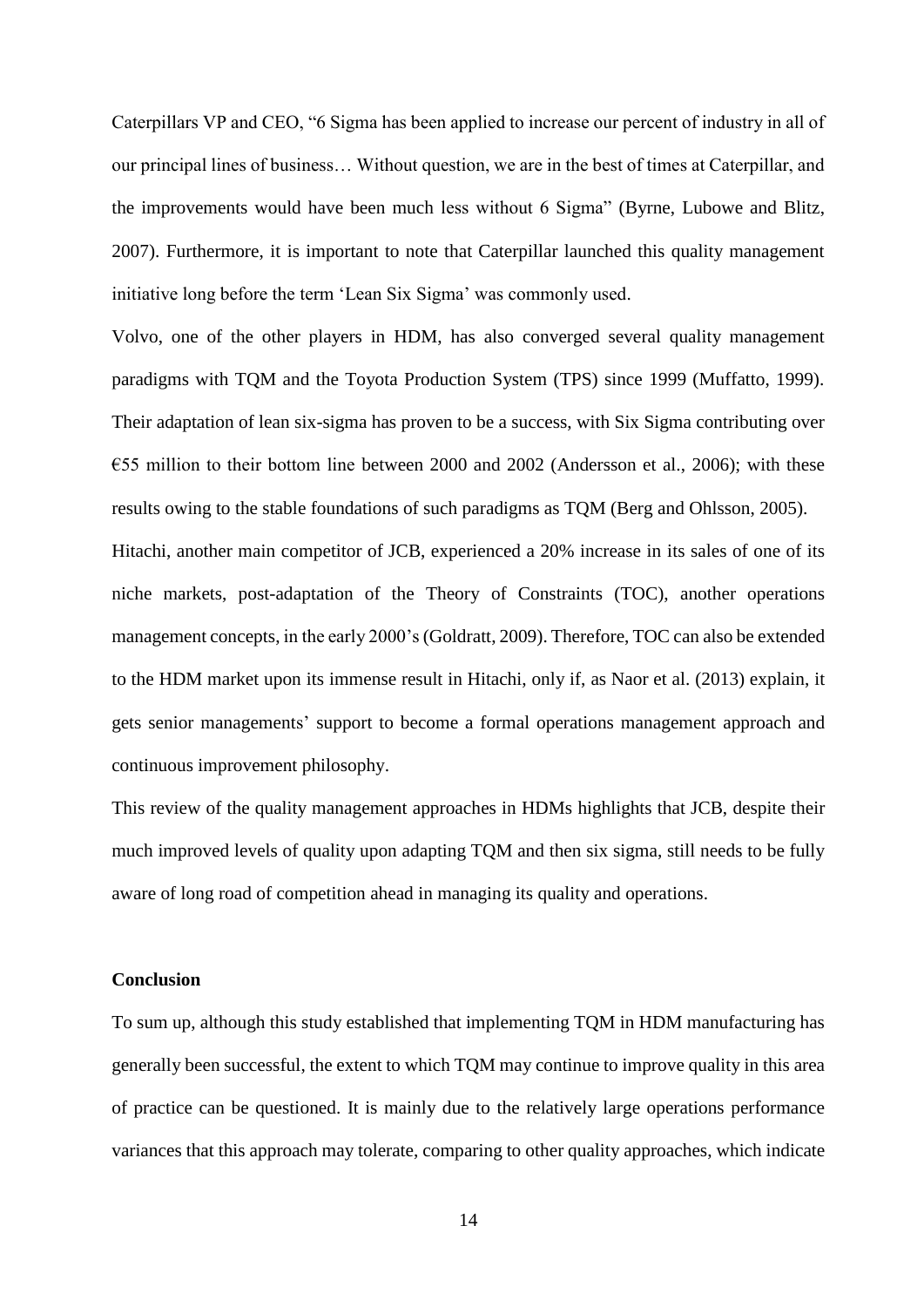that TQM may lose focus in time; thus supporting the claim by McAdam et al. (2005). Despite this drawback, TQM should not be treated as a management fad, due to the evidence of its success in systematic and continuous quality improvement, as argued with the case of JCB in this research.

Six sigma was also found as another successful quality management approach in HDMs showing a faster and better records of effectiveness at improving quality when it is built on the foundation of TQM, as shown in the case of JCB in this research.

Finally other operations improvement philosophies such as Theory of Constraints has recently emerged in HDM industry and proved to be highly effective and successful, which shows further potentials for future.

## **Acknowledgements**

A great gratitude goes to JCB for providing the research opportunity; and in particular, Andrew Spencer, Dean Lucas and Ian Gillott. A word of thanks also goes to the Business School at the Nottingham Trent University for funding this research.

# **References**

- Aboelmaged, M.G. (2010), "Six sigma quality: a structured review and implications for future research", *International Journal of Quality & Reliability Management,* Vol. 27, No. 3, pp. 268-317.
- Albrecht, K. (1992), "No eulogies for TQM". *The TQM Magazine,* Vol. October, pp. 271-272.
- Andersson, R., Eriksson, H., Torstensson, H. (2006), "Similarities and differences between TQM, six sigma and lean", *The TQM Magazine,* Vol. 18, No. 3, pp. 282-296.
- Antony, J. (2004), "Some pros and cons of six sigma: an academic perspective", *The TQM Magazine,* Vol. 16, No. 4, pp. 303-306.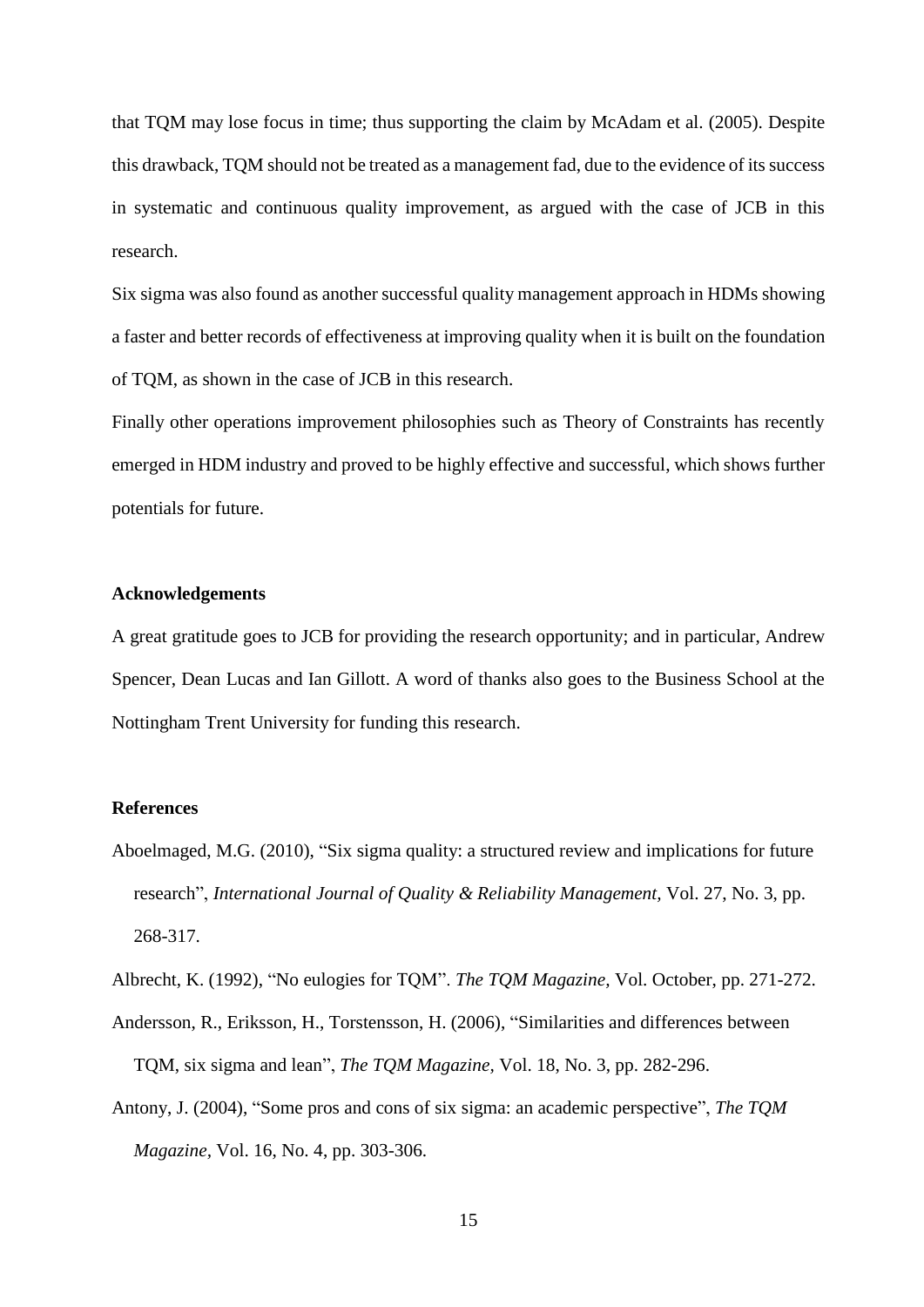- Antony, J. (2007), "Is six sigma a management fad or fact?", *Assembly Automation,* Vol. 27, No. 1, pp. 17–19.
- Berg, A., Ohlsson, F. (2005), *Lean Manufacturing at Volvo Truck Production Australia: Development of an implementation strategy*, MSc thesis, Lulea University of Technology.
- Berquist, B., Fredriksson, M., Svensson, M. (2005), "TQM: terrific quality marvel or tragic quality malpractice?", *The TQM Magazine,* Vol. 17, No. 4, pp. 309-321.
- Black, K., Revere, L. (2006), "Six Sigma arises from the ashes of TQM with a twist", *International Journal of Health Care Quality Assurance,* Vol. 19, No. 3, pp. 259-266.
- Bohan, G. (1998), "Whatever happened to TQM? Or how a good strategy got a bad reputation", *National Productivity Review,* Vol. 17, No. 4, pp. 13-16.
- Byrne, G., Lubowe, D., Blitz, A. (2007), "Using a Lean Six Sigma approach to drive innovation", *Journal of Strategy and Leadership*, Vol. 35, No. 2, pp. 5-10.
- Byrne, J.A. (1997), "Commentary: Management Theory or Fad of the Month?", *Bloomberg Business Week.* Available at http://www.businessweek.com/stories/1997-06- 22/commentary-management-theory-or-fad-of-the-month (accessed date November 17, 2011).
- Central Intelligence Agency. (2010), "The World Fact book: European Union", *Central Intelligence Agency*. Available at https://www.cia.gov/library/publications/the-worldfactbook/geos/ee.html (accessed date November 27, 2011).
- Cheng, J.L. (2008), "Implementing Six Sigma via TQM improvement: an empirical study in Taiwan", *The TQM Journal,* Vol. 20, No. 3, pp. 182-195.
- Cheng, J.L. (2009), "Six Sigma and TQM in Taiwan: An empirical study of discriminate analysis", *Total Quality Management & Business Excellence,* Vol. 20, No. 3, pp. 311–326.
- Cole, R.E., Matsumiya, T. (2008). "When the pursuit of quality risks innovation." *The TQM Journal*, Vol. 20, No. 2, pp. 130-142.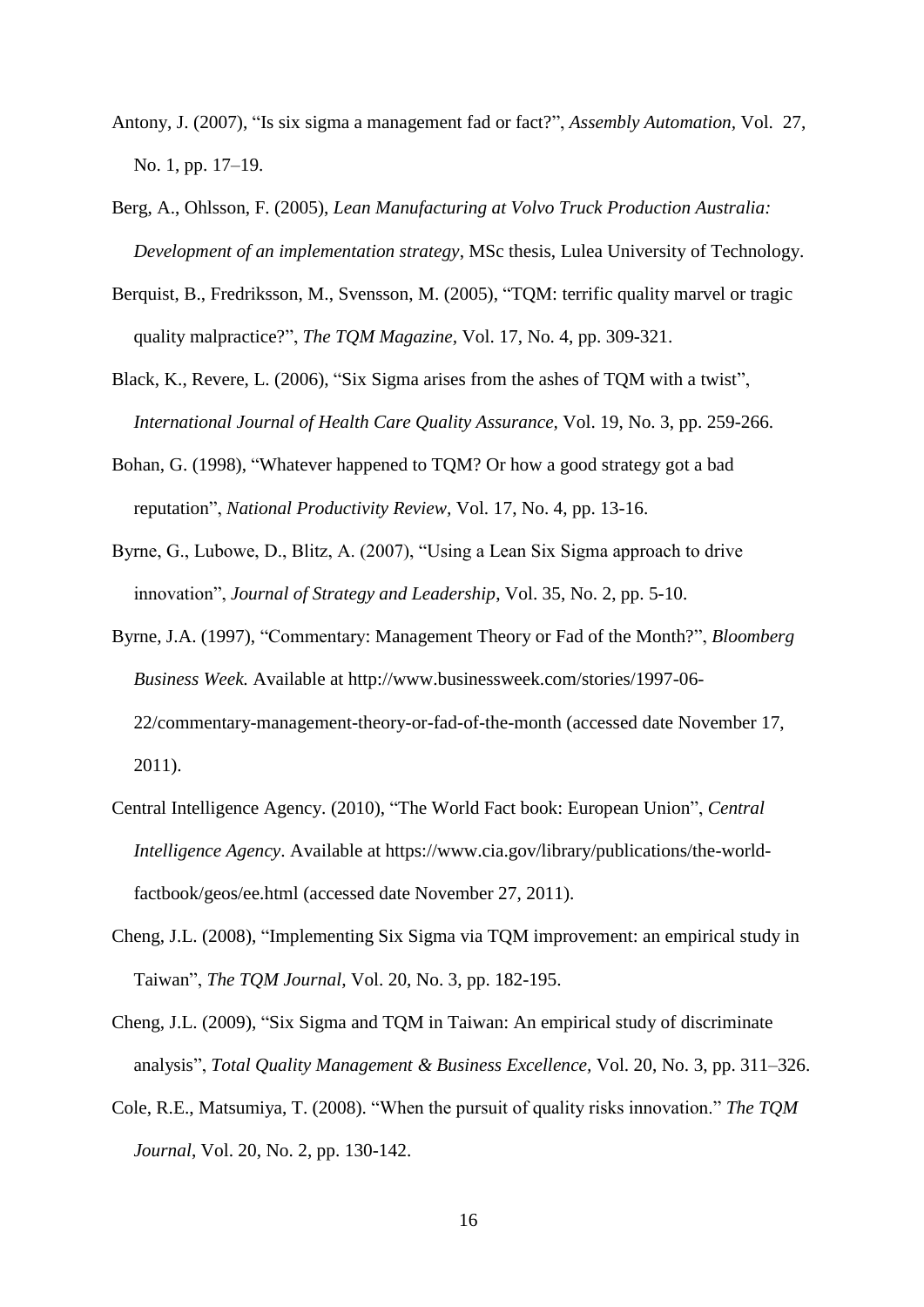- Dahlgaard, J.J., Dahlgaard-Park, S.M. (2006), "Lean production, six sigma quality, TQM and company culture", *The TQM Magazine,* Vol. 18, No. 3, pp. 263-281.
- Dahlgaard, J.J., Kristensen, K., Kanji, G.K. (1998), *Fundamentals of Total Quality Management*, Chapman & Hill, London.

Dale, B.G. (1999), *Managing Quality*, Blackwell Publishers, Oxford.

- De Mast, J. (2006), "Six Sigma and Competitive Advantage", *Total Quality Management & Business Excellence, Vol.* 17, No. 4, pp. 455-464.
- Department For Business Innovation And Skills. (2011), Manufacturing, *Department for Business Innovation and Skills*. Available at http://www.bis.gov.uk/policies/businesssectors/manufacturing-and-materials/manufacturing (accessed date November 29, 2011).

Douglas, A. (2006), "TQM is alive and well", *The TQM Magazine,* Vol. 18, No. 1, pp. -.

- Ehigie, B.O., McAndrew, E.B. (2005), "Innovation, diffusion and adoption of total quality management (TQM)", *Management Decision,* Vol. 43, No. 6, pp. 925-940.
- Evans, J.R., Lindsay, W.M. (2002), *The Management and Control of Quality,* Thomson, Cincinnati.
- Evans, R. (1995), "Perspectives: In defence of TQM", *The TQM Magazine,* Vol. 7, No. 1, pp. 5–6.
- Friedman, D. (2002), *No Light at the End of the Tunnel*. Los Angeles Times, 16 June.
- García-Bernal, J., García-Casarejos, N. (2012). "Economic analysis of TQM adoption in the construction sector.", *Total Quality Management & Business Excellence,* Vol. 25, No. 3-4, pp. 209-221.
- Goh, T.N., Xie, M. (2003), "Statistical Control of a Six Sigma Process", *Quality Engineering,*  Vol. 15, No. 4, pp. 587-592.
- Goldratt, E. M. (2009), Standing on the Shoulders of Giants –Production concepts versus production applications. *Revista Gestão & Produção*, Vol. 16, No. 3, pp. 333-343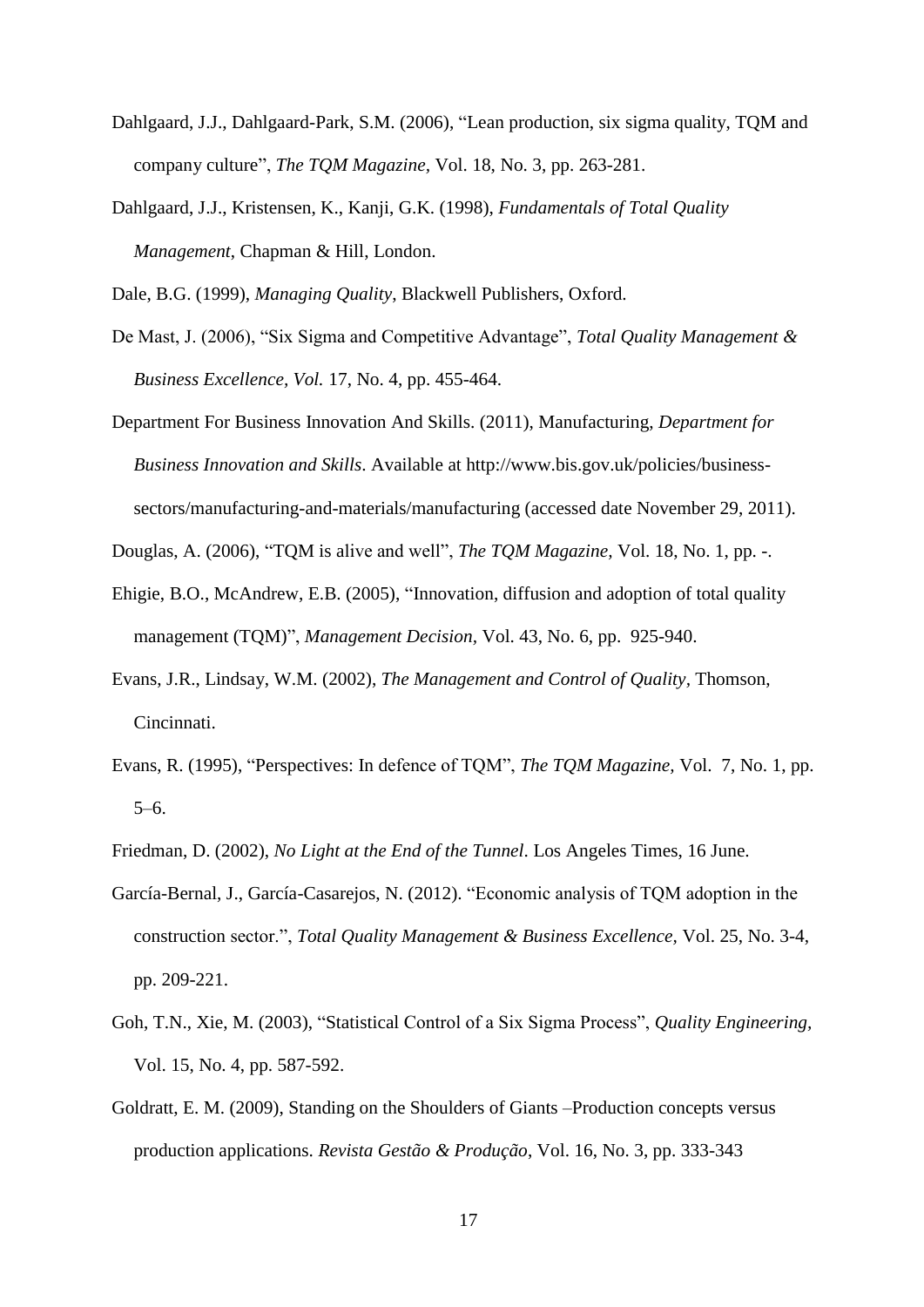- Green, F.B. (2006), "Six-Sigma and the Revival of TQM", *Total Quality Management & Business Excellence,* Vol. 17, No. 10, pp. 1281-1286.
- Gimenez-Espin, J. A., Jiménez-Jiménez, D., Martinez-Costa, M. (2013), "Organizational culture for total quality management.", *Total Quality Management & Business Excellence*, Vol. 24, No. 5-6, pp. 678-692.
- Green, T.J. (2012), "TQM and organisational culture: How do they link?", *Total Quality Management & Business Excellence,* Vol. 237, No. 2, pp. 141-157.
- Grima, P., Marco-Almagro, L., Santiago, S., Tort-Martorell, X. (2013). "Six Sigma: hints from practice to overcome difficulties." *Total Quality Management & Business Excellence*, (ahead-of-print), 1-11.
- Harry, M.J. (2000), "A new definition aims to connect quality performance with financial performance", *Quality Progress,* Vol. 33, No. 1, pp. 64–66.
- Hellsten, U., Klefsjo, B. (2000), "Perspectives: TQM as a management system consisting of values, techniques and tools", *The TQM Magazine,* Vol. 12, No. 4, pp. 238-244.
- Hoerl, R.W. (2001), "Six Sigma Black Belts: What Do They Need to Know?", *Journal of Quality Technology,* Vol. 33, No. 4, pp. 391-406.
- Ingle, S., Roe, W. (2001), "Six Sigma. Black Belt Implementation", *The TQM Magazine*, Vol. 13, No. 4, pp. 273-280.
- Institute of Personnel Management. (1993). *Quality: People Management Matters*, Institute of Personnel Management, London.
- JCB, (2009), Story of JCB, *JCB*. Available at http://www.jcb.com/promotions/storyofjcb/storyofjcb.aspx (accessed date January 12, 2012).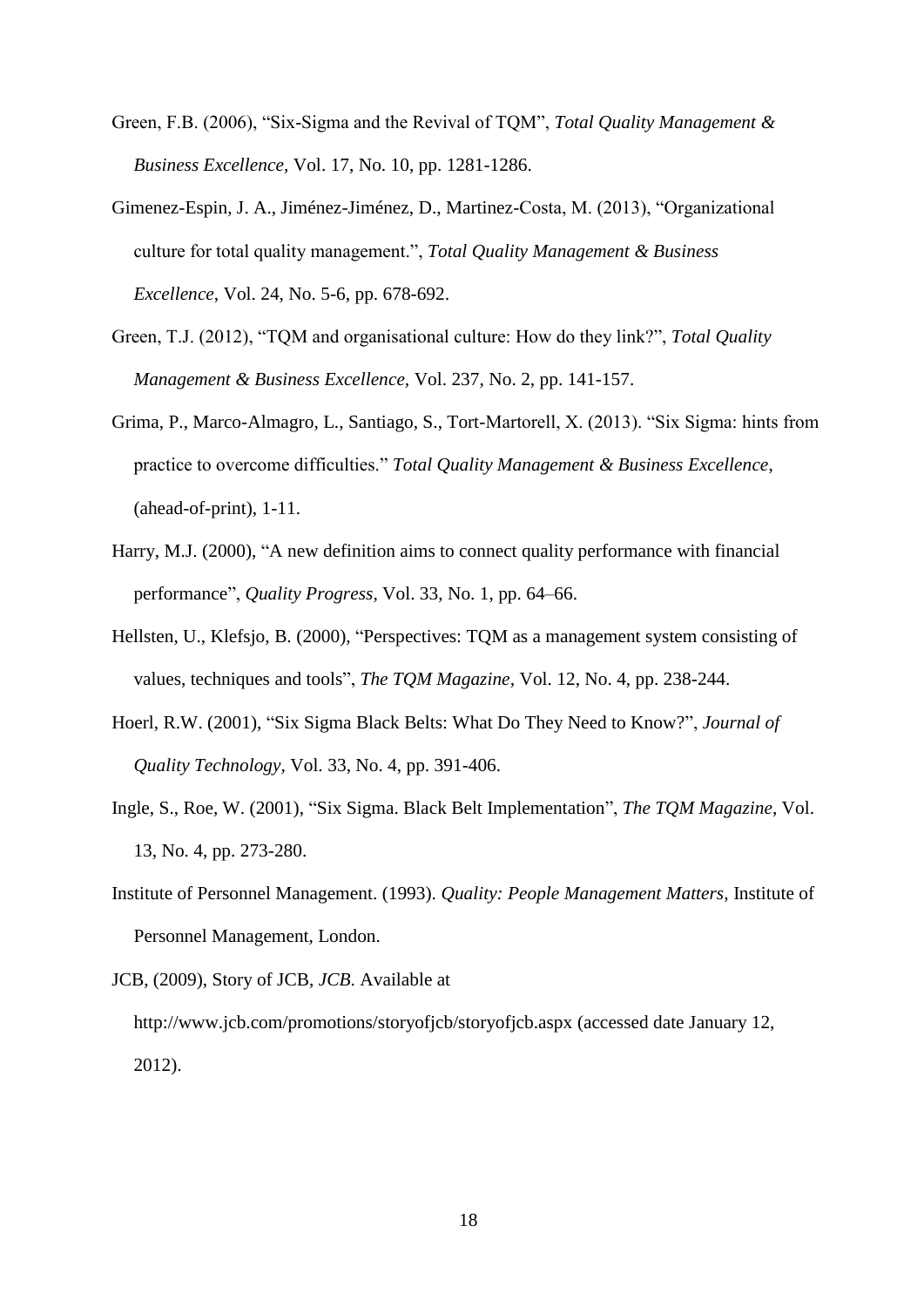- Johansson, E., Witell, L., Elg, M. (2013). "Changing quality initiative–does the quality profile really change?", *Total Quality Management & Business Excellence*, Vol. 24, No. 1-2, pp. 79-90.
- Karthi, S., Devadasan, S. R., Murugesh, R., Sreenivasa, C. G., Sivaram, N. M. (2012). "Global views on integrating Six Sigma and ISO 9001 certification", *Total Quality Management & Business Excellence*, Vol. 23, No. 3-4, pp. 237-262.
- Kearney, A.T. (1992), *Total Quality: Time to Take off the Rose Tinted Spectacles*, IFS Publications, Kempston.
- Klefsjo, B., Bergquist, B., Edgeman, R. (2006), "Six Sigma and Total Quality Management: different day, same soup?", *International Journal of Six Sigma and Competitive Advantage,*  Vol. 2, No. 2, pp. 162-178.
- Klefsjo, B., Wiklund, H., Edgeman, R. (2001), "Six Sigma seen as a methodology for Total Quality Management", *Measuring Business Excellence,* Vol. 5, No. 1, pp. 31-35.
- Kolesar, P.J. (1995), "Partial quality management: an essay", *Production and Operations Management,* Vol. 4, No. 3, pp. 195-200.
- Lau, R.S.M., Anderson, C.A. (1998), "A Three-Dimensional perspective of Total Quality Management", *International Journal of Quality & Reliability Management,* Vol. 15, No. 1, pp. 85-98.
- Lemak, D., Reed, R. (1997), "Commitment to total quality management: is there a relationship with firm performance?", *Journal of Quality Management, Vol.* 2, No. 1, pp. 67-86.

Lucas, J.M. (2002), "The essential of Six Sigma", *Quality Progress,* Vol. 35, No. 1, pp. 27–31.

Mann, R.S. (2008), "Revising a TQM research project: The quality improvement activities of TWM", *Total Quality Management & Business Excellence, Vol.* 19, No. 7-8, pp. 751-761.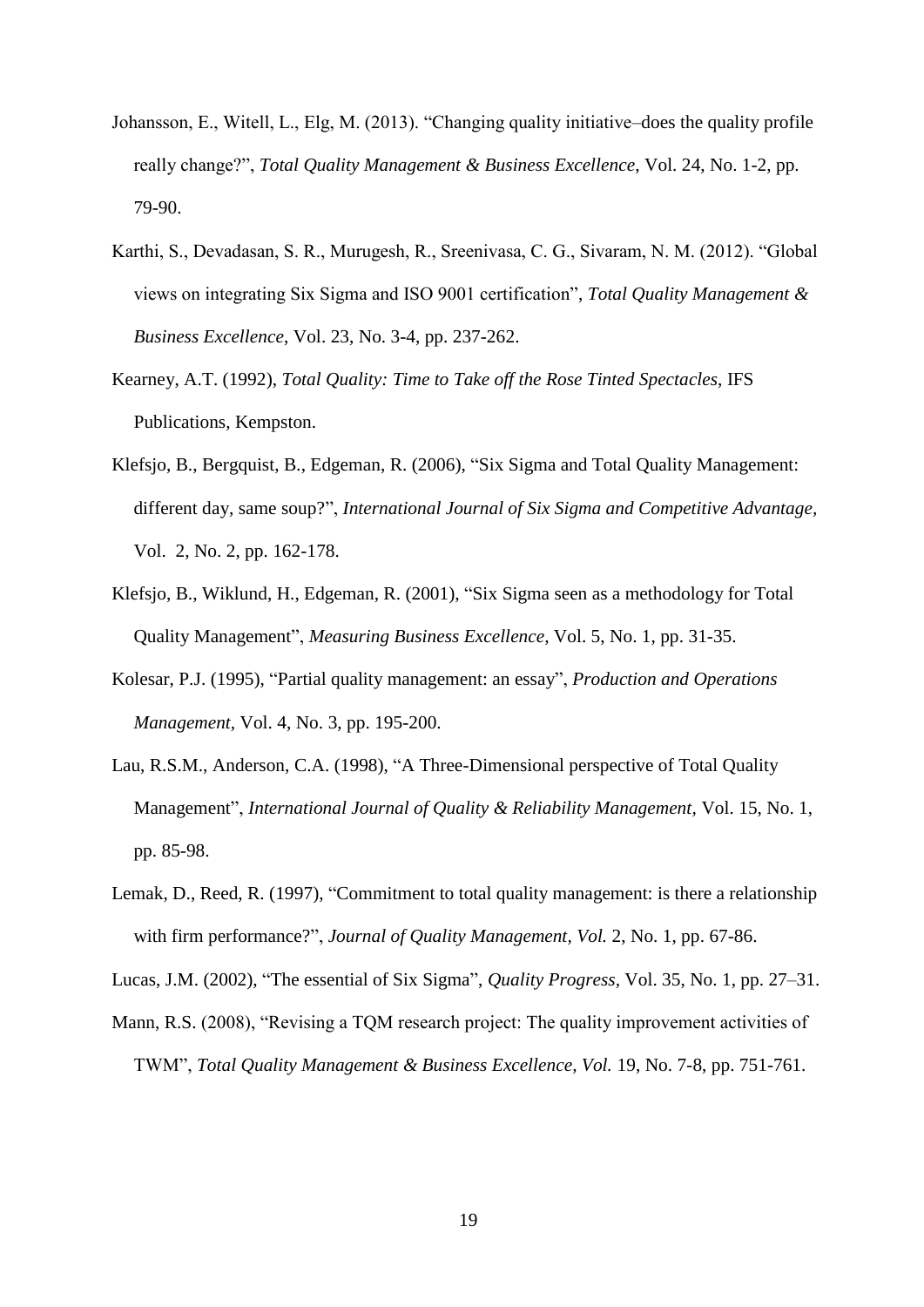- McAdam, R., Hazlett, S.A., Henderson, J. (2005), "A critical review of six sigma: exploring the dichotomies", *The International Journal of Organizational Analysis,* Vol. 13, No. 2, pp. 151-174.
- Muffatto, M. (1999), "Evolution of production paradigms: the Toyota and Volvo cases", *Integrated Manufacturing Systems*, Vol. 10, No. 1, pp.15 – 25.
- Moosa, K., Sajid, A. (2010). "Critical analysis of Six Sigma implementation", *Total Quality Management & Business Excellence*, Vol. 21, No. 7, pp. 745-759.
- Eurostat (2013), "Manufacturing Statistics NACE Rev.2", Europe (NACE), Available at http://epp.eurostat.ec.europa.eu/statistics\_explained/index.php/Manufacturing\_statistics\_- NACE Rev. 2#Further Eurostat information (accessed date Feb 28, 2014).
- Naor, M., Bernardes, E. S., Coman, A. (2013). "Theory of constraints: is it a theory and a good one?", *International Journal of Production Research*, Vol. 51, No. 2, pp. 542-554.
- Naslund, D. (2008), "Lean, six sigma and lean sigma: fads or real process improvement methods?", *Business Process Management Journal*, Vol. 14, No. 3, pp. 269-287.
- Nonthaleerak, P., Hendry, L. (2008), Exploring the six sigma phenomenon using multiple case study evidence. *International Journal of Operations & Production Management,* Vol. 28, No. 3, pp. 279-303.
- Oakland, J.S. (1993), *Total Quality Management*, Second Edition, Butterworth-Heinemann, Oxford.
- Pande, P.S., Neuman, R.P., Cavanach, R.R. (2000), *The Six Sigma Way*, McGraw-Hill, New York.
- Park-Dahlgaard, S.M. (2002), *The human dimension in TQM – learning, training and Motivation*, Linköping University Electronic Press, Linköping.
- Park-Dahlgaard, S.M. (2006), "The quality movement: where are you going?", *Total Quality Management & Business Excellence*, Vol. 22, No. 5, pp. 493-516.